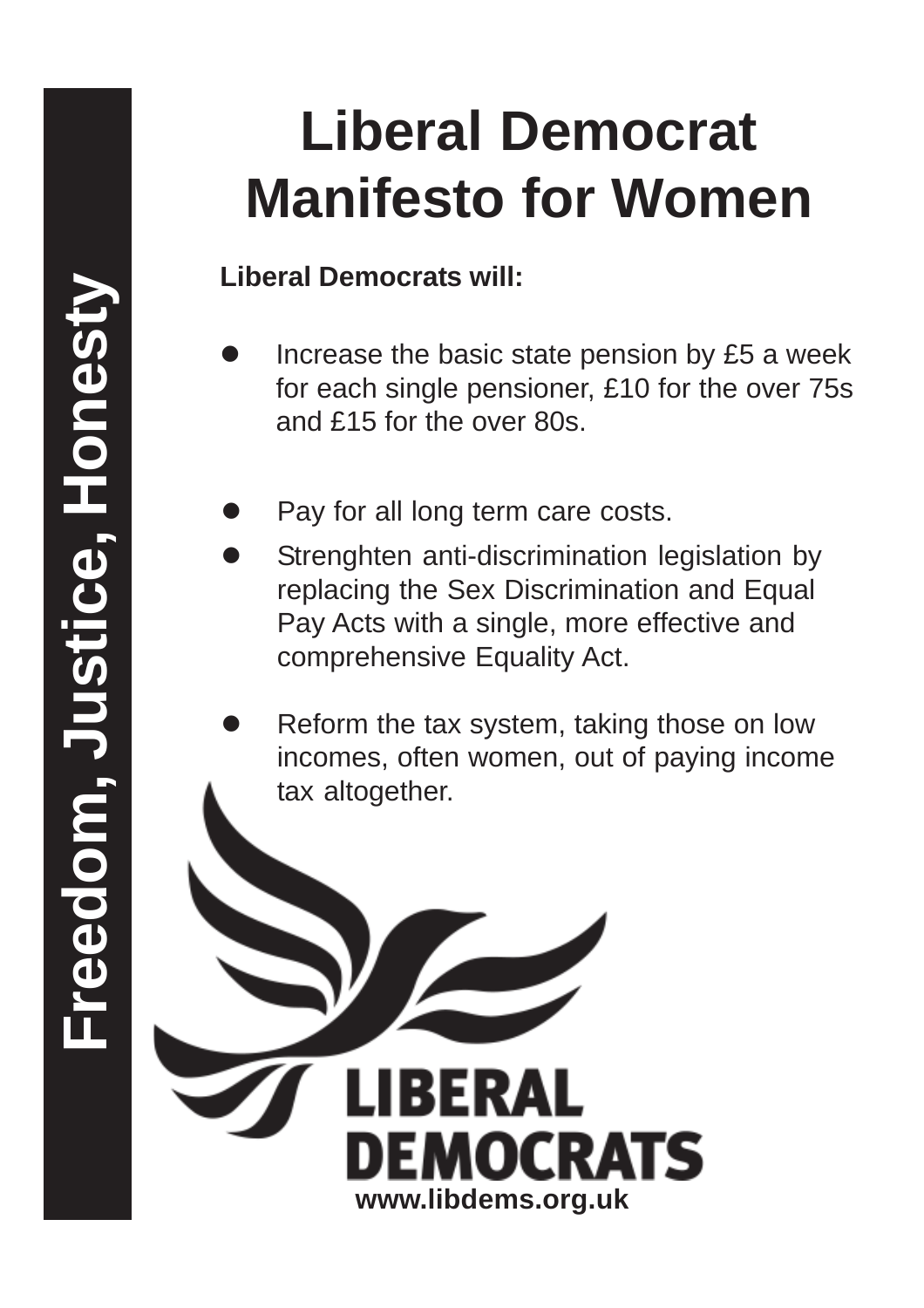Promoted & published by Chris Rennard on behalf of the Liberal Democrats, both at 4 Cowley Street, London, SW1P 3NB.

Printed by Contract Printing, 1 St James Road, St James Industrial Estate, Corby, Northants, NN18 8AL

*This document contains Federal Liberal Democrat policy, except in areas where policy of the Scottish and Welsh Liberal Democrats applies. A full costing document will be published at the same time as the General Election manifesto.*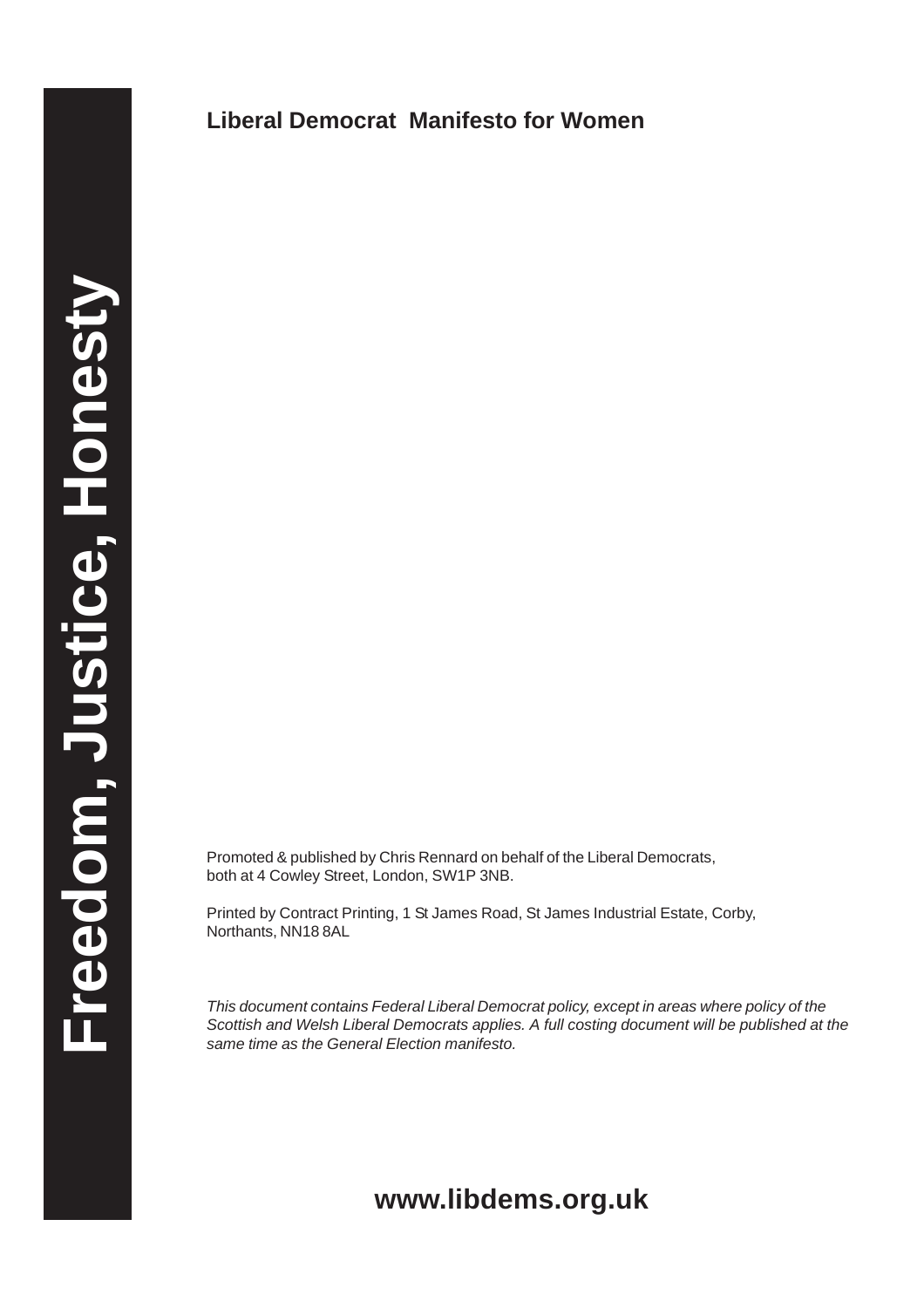

### **A Message from Charles Kennedy**

When I was elected leader of the Liberal Democrats in August 1999 I committed myself to ensuring that the under-representation of women in the House of Commons was addressed. It therefore gave me great pleasure to welcome Sandra Gidley as the first Liberal Democrat MP to be elected since I became leader of the party.

However the House of Commons still fails to reflect the true make up of society. We need to get more women elected at a national level. Selection procedures and mechanisms that enable more women to stand in elections will lead to greater numbers of women being elected to Westminster. A fair voting system in Scotland produced a higher number of women members of Parliament than anywhere else in Europe, apart from Sweden and Denmark. The clear benefit of proportional representation is that it leads to wider representation, not just for women, but for minority groups too.

Fairer representation at Westminster will ensure that the issues that most affect women are not forgotten. All Liberal Democrat MPs will fight to ensure that freedom and social justice are a reality for all women, whatever their aspirations.

Women have made great strides over the past thirty years but for many the old injustices and inequalities remain and new problems have arisen. Liberal Democrat policies address the problems of women who have not been given an equal opportunity. We want to ensure that all individuals have the opportunity to discover and develop their own potential. Our goal is better representation of women achieved through real equality of opportunity.

Glarles Veuvel

Charles Kennedy, Leader of the Liberal Democrats.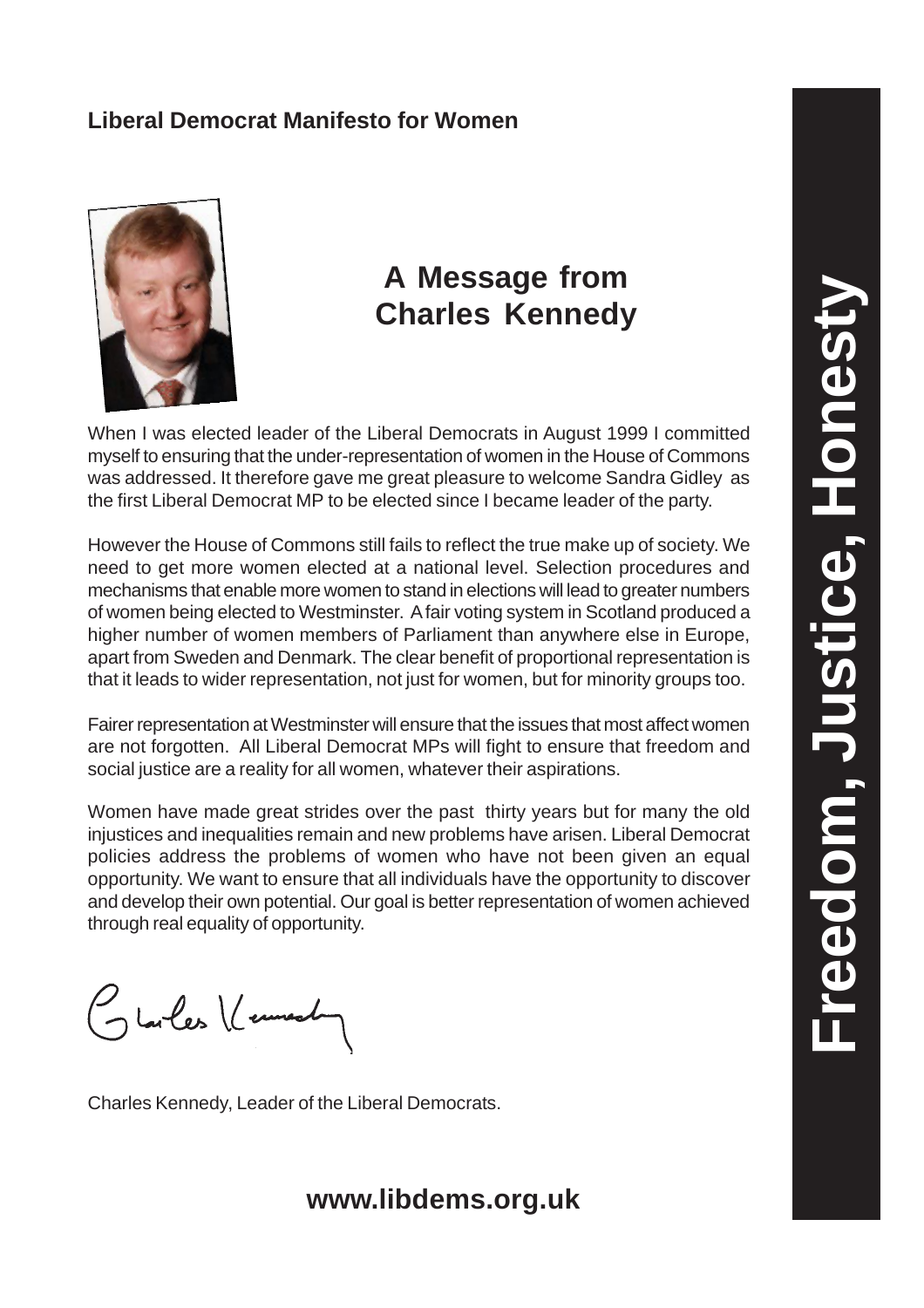# **Freedom to Live: Health**

Health is a fundamental freedom. No one can fulfil their potential without good health. We will invest in prevention and early detection, saving money in the long run and producing better results. We would:

- Double the government's commitment to invest in the latest screening and diagnostic equipment.
- Restore free NHS dental check-ups and eye tests.
- Reward low-paid nurses, midwives and other low-paid professionals by paying them an additional £1000 on average every year.
- Provide an extra 3000 hospital beds over five years.
- Provide training places for an extra 2,500 doctors and 7,500 nurses and midwives over five years.

Liberal Democrats are commitment to providing the care that patients need, when they need it. We would:

- Pay for all long-term personal care costs.
- Tackle the postcode lottery that means that some medicines are only available in some parts of the country. We will create a Pharmaceutical Agency to use the purchasing power of the NHS to drive down the price of established drugs and secure the more sophisticated medicines and technologies at affordable prices.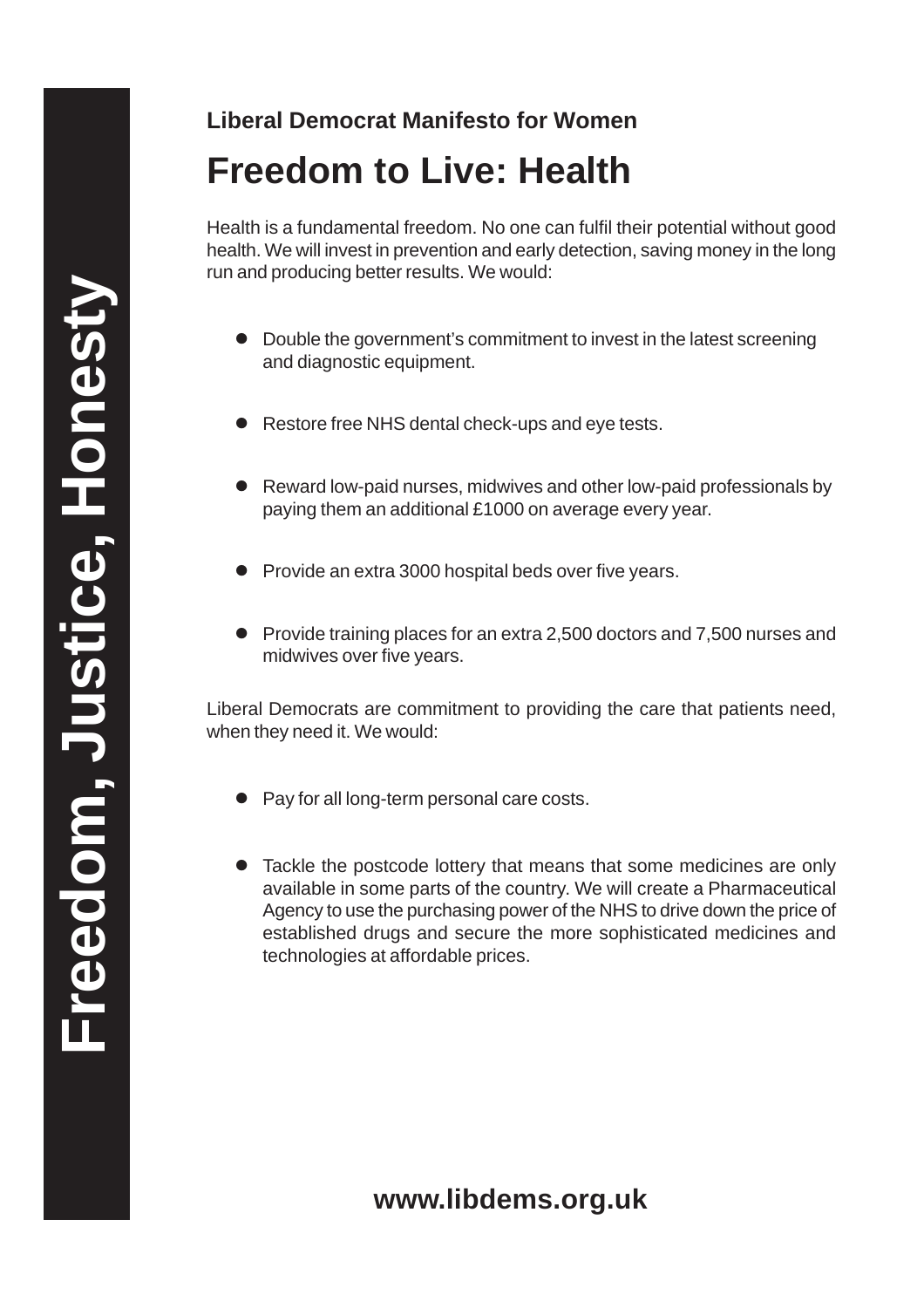We believe that everyone should be treated with dignity when they are receiving medical treatment. We will therefore:

- End the use of mixed sex wards in hospitals.
- Promote equal treatment of the sexes within the health service and expand facilities for women to consult female health professionals.



*"Under Labour waiting lists for obstetrics and gynaecology have risen and maternity services are under staffed and under resourced. Liberal Democrats are fully committed to increasing the numbers of doctors, nurses and midwives and to ending the use of mixed sex wards. This is the only real solution so we can ensure that women in Britain have a real chance for real change."*

**Sandra Gidley, Liberal Democrat Health Spokesperson**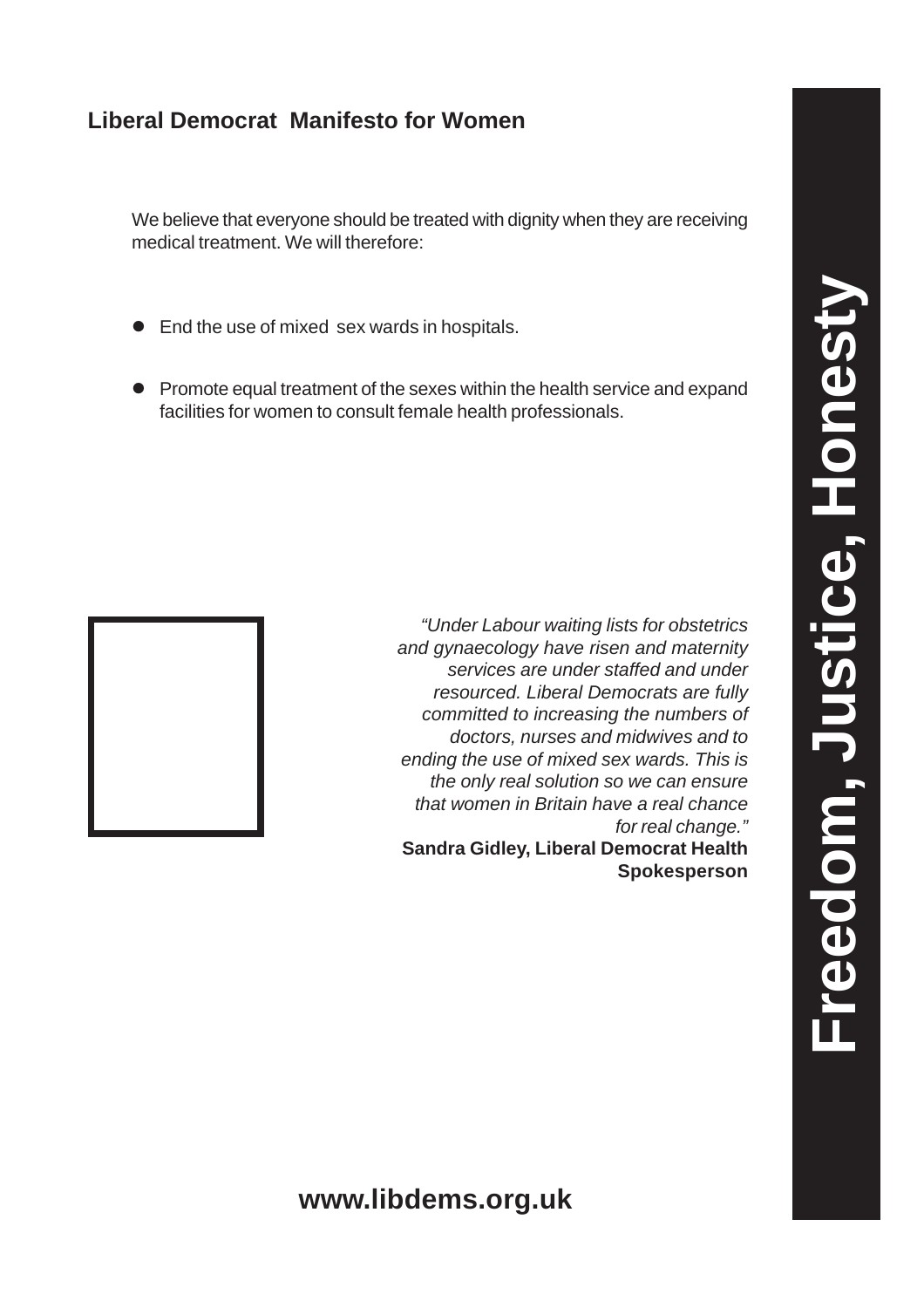# **Freedom to Earn: Employment**

Despite legislation such as the Sex Discrimination and Equal Pay Acts women still face discrimination in the work place. For example part time workers are discriminated against because they do not have the same rights as full time employees. As 80% of part time employees are women, they disproportionately suffer from this anomaly in the law. Liberal Democrats are committed to giving men and women equality in the work place. We would:

- Amend the Part-time Workers Regulations to ensure that it includes cleaners, cooks and retail workers, many of whom are excluded at the moment. This would give part time employees the same rights as fulltime employees.
- Protect workers on low incomes by reviewing the national minimum wage annually on the basis of recommendations from the Low Pay Commission.
- Reform the benefits system to make it easier for those with caring responsibilities to continue in part-time work.
- Allow parental leave to be shared between parents, replacing existing maternity rights, and introduce a new parental benefit extended, over time, to the equivalent of full pay for a total of 18 weeks, which can also be shared.
- **Strengthen anti-discrimination legislation by replacing the Sex** Discrimination and Equal Pay Acts with a single, more effective and comprehensive Equality Act.
- Aim to remove taxation for the lowest paid. We believe that people start paying tax at too low an income and wil work to reduce the burden of taxation on the low paid. Over time, we will cut the 10p tax rate to zero, so noboby pays any tax on their earnings up to £6,500. At present, this would take 1.4 million people on low incomes (1.1million of whom are women) out of tax altogether.

*"Women in part time work often suffer from unequal rights and paying tax on low incomes. Liberal Democrats wil give part- timers equal rights and cut tax on the low paid."*

**Matthew Taylor, Liberal Democrat Shadow Chancellor**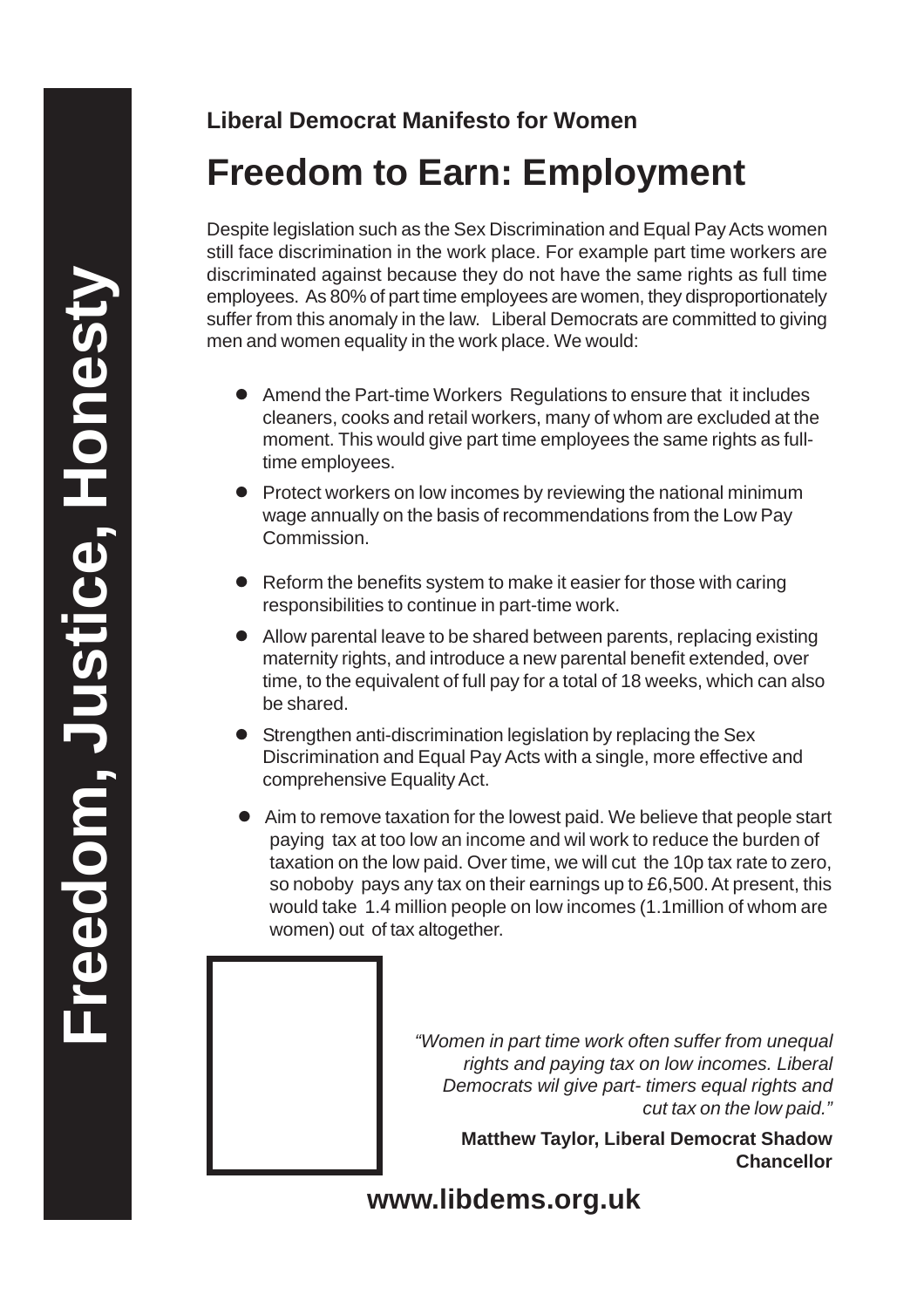# **Freedom, Justice, Honesty** Freedom, Justice, Honest

### **Liberal Democrat Manifesto for Women**

## **Freedom to Learn: Education**

High quality education is the key to personal freedom. Education provides the freedom to choose a fulfilling job, the freedom to exploit one's talents to the full, and the freedom to contribute fully to society. Education is also the key to Britain's future prosperity. We will:

- Cut class sizes to 25 on average for 5-11 year-olds.
- Recruit 5000 extra secondary school teachers to reduce class sizes for 11-16 year-olds.
- **•** Increase funding for books and equipment in schools.

In the long term our goal is to give every citizen an Individual Learning Account. Ultimately this approach to life-long learning would provide the flexibility to access each person's entitlement to post-sixteen education throughout their life, rather than at times imposed by the state. Tuition would be paid for and student loans would be available for maintenance. This would help, for example, women with children who have to study part time. We will:

- Abolish university tuition fees throughout the United Kingdom. Liberal Democrats have already achieved this in Scotland by making it a priority issue and have set abolition in train in Wales.
- Reform student maintenance. We would restore grants for poor students and access to benefits for all during the summer holidays, and raise the salary threshold at which student loans are repaid.
- Give every adult an entitlement to publicly funded tuition. We will provide the funding to allow any adult the chance to acquire a Level 2 qualification (the equivalent of 5 GCSEs at grades A to C). We will fund those aged 16 to 24 up to Level 3 (equivalent to 2 A-Levels at grades A to E).

*"Liberal Democrats are committed to a high quality free university provision open to all who can beneifit. Our carefully costed commitments will allow us to restore the principle of higher education free at the point of access, open up our universities to students from poorer backgrounds, remove some of the burden of student debt, abolish the disgraceful pay gap that exists for female academics and tackle the recruitment and retention crisis affecting lecturers and researchers."* **Evan Harris, Liberal Democrat Higher Education Spokesperson**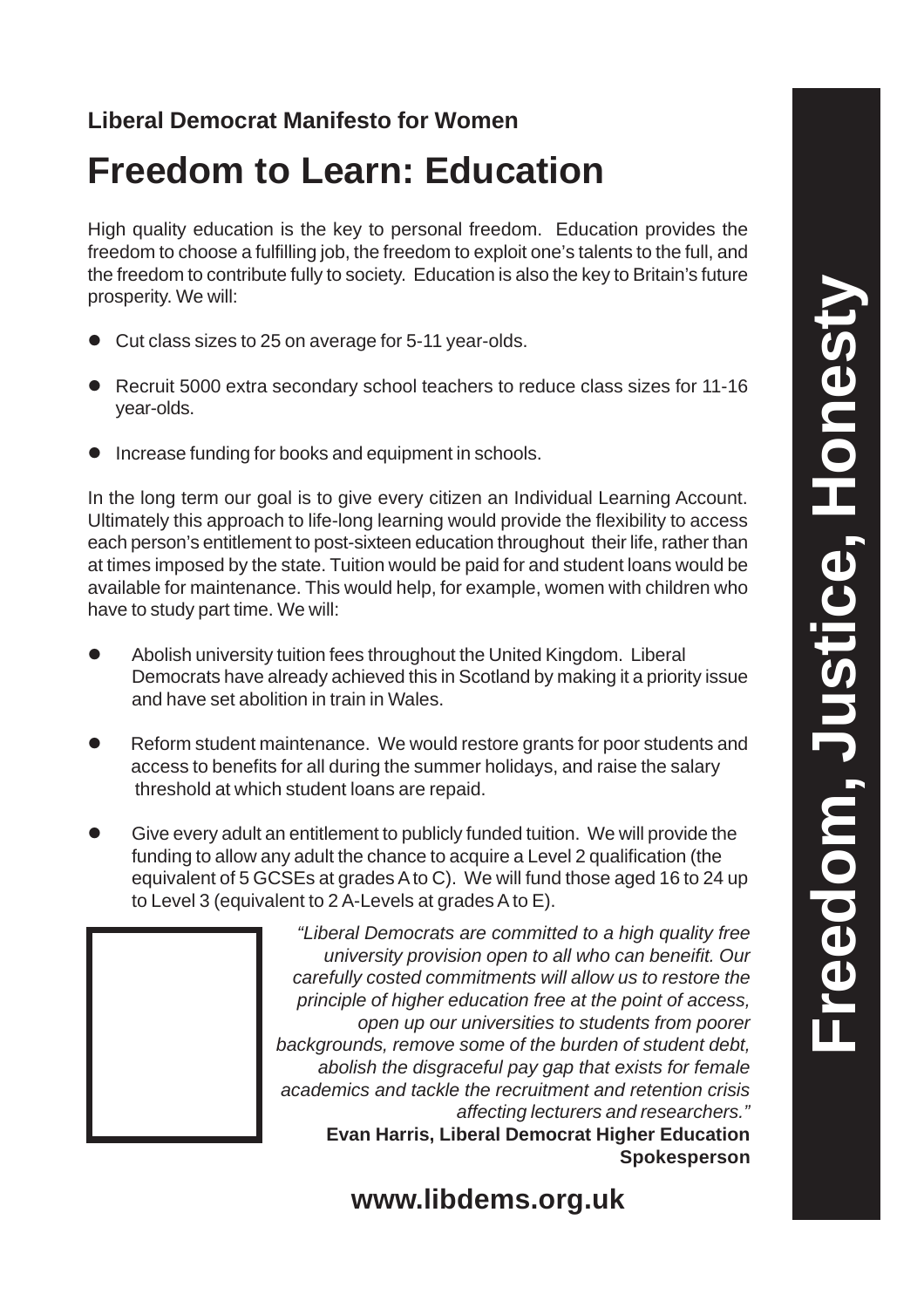**Liberal Democrat Manifesto for Women Freedom from Poverty**

Poverty restricts freedom because people without a decent income do not have the opportunities enjoyed by others. More needs to be done for pensioners and those with low incomes to ensure that all in Britain have a better quality of life.

Liberal Democrats recognise that many low paid workers with families and lone parents have no choice but to depend on the state. We do not believe people should be stigmatised for relying on the welfare state. We believe everyone deserves a decent standard of living. We would:

- Alleviate child poverty by paying an additional £200 per year to all families with children who have been on income support for more than a year. Such children suffer from the poverty their parents find themselves in.
- Abolish the Child Support Agency, which has caused unjustifiable hardship to so many people, and replace it with a system of family courts. Their maintenance assessments will be strongly enforced and will supplant the rough justice of the current crude and simplistic formula.

In the long term we aim to help people to lift themselves out of poverty and dependency on the welfare state. We would:

 Abolish the benefit sanctions that were brought in under the New Deal. These have placed harsh burdens on poor people and in many cases, the children of those penalised are the ones who suffer most. We will not impose further penalties until the effects of existing sanctions have been evaluated.

Women make up the majority of the poorest pensioners, as nearly two fifths of women pensioners have incomes of under £100 per week and they outnumber men by nearly 2 to 1 for means-tested benefits. Liberal Democrats are committed to targeting resources at the poorest pensioners, we would: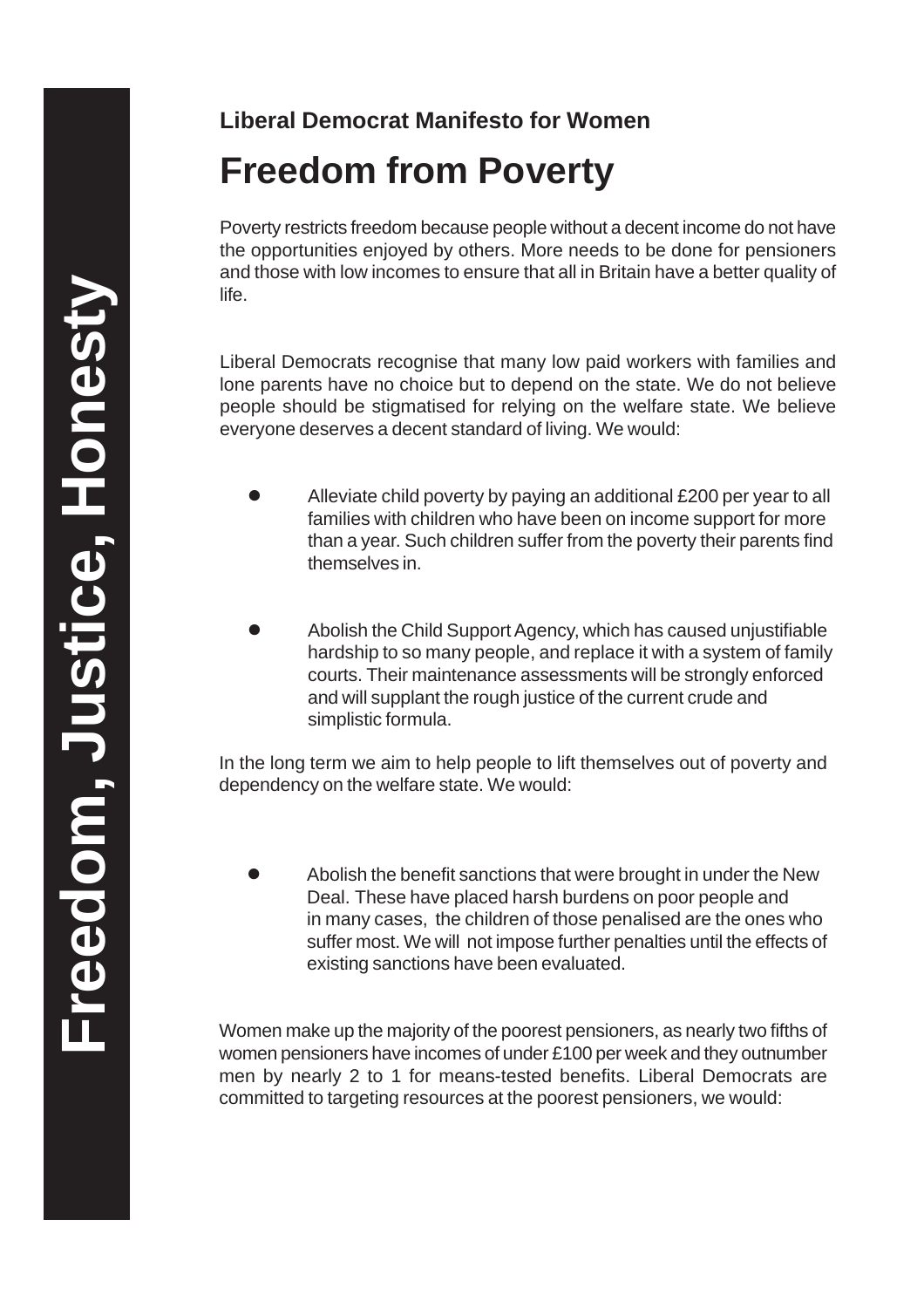- Increase the basic state pension by £5 a week for each single pensioner, £10 for the over 75 and £15 for the over 80s.
- **Introduce a flexible age of retirement for both women and men. The value of** pensions would reflect the age at which individuals choose to retire.

Liberal Democrats in the long term aim to ensure that no pensioner lives in poverty. We would:

- Extend the entitlement to the basic state pension to all citizens. This would eventually help around 3.4 million people, mainly women, carers and longterm disabled people. This would also help many women who have incomplete contributory records as a result of their caring responsibilities by abolishing the contributory principle.
- Establish a level of minimum income after carrying out research to establish the appropriate amount.
- **Introduce a new Owned Second Pension Account (OSPA). We believe that** the best way to prevent poverty among future generations is to ensure that all people have a second pension of their own to top up the state pension. Over time we would ensure that a growing proportion of the workforce were members of either a company pension scheme or had an OSPA, with the government making contributions for those who are too poor to do so.



*"It is outrageous that many thousands of married women are still retiring on little or no state pension because of pension rules which belong in the middle of the last century. Many married women who paid the reduced rate had little or no idea that this would wipe out their pension and are genuinely shocked when they received pensions forecasts promising them only a few pence per week. The Government must launch an inquiry into these women's complaints and take action to right this injustice."*

**Steve Webb, Liberal Democrat Shadow Social Security Secretary**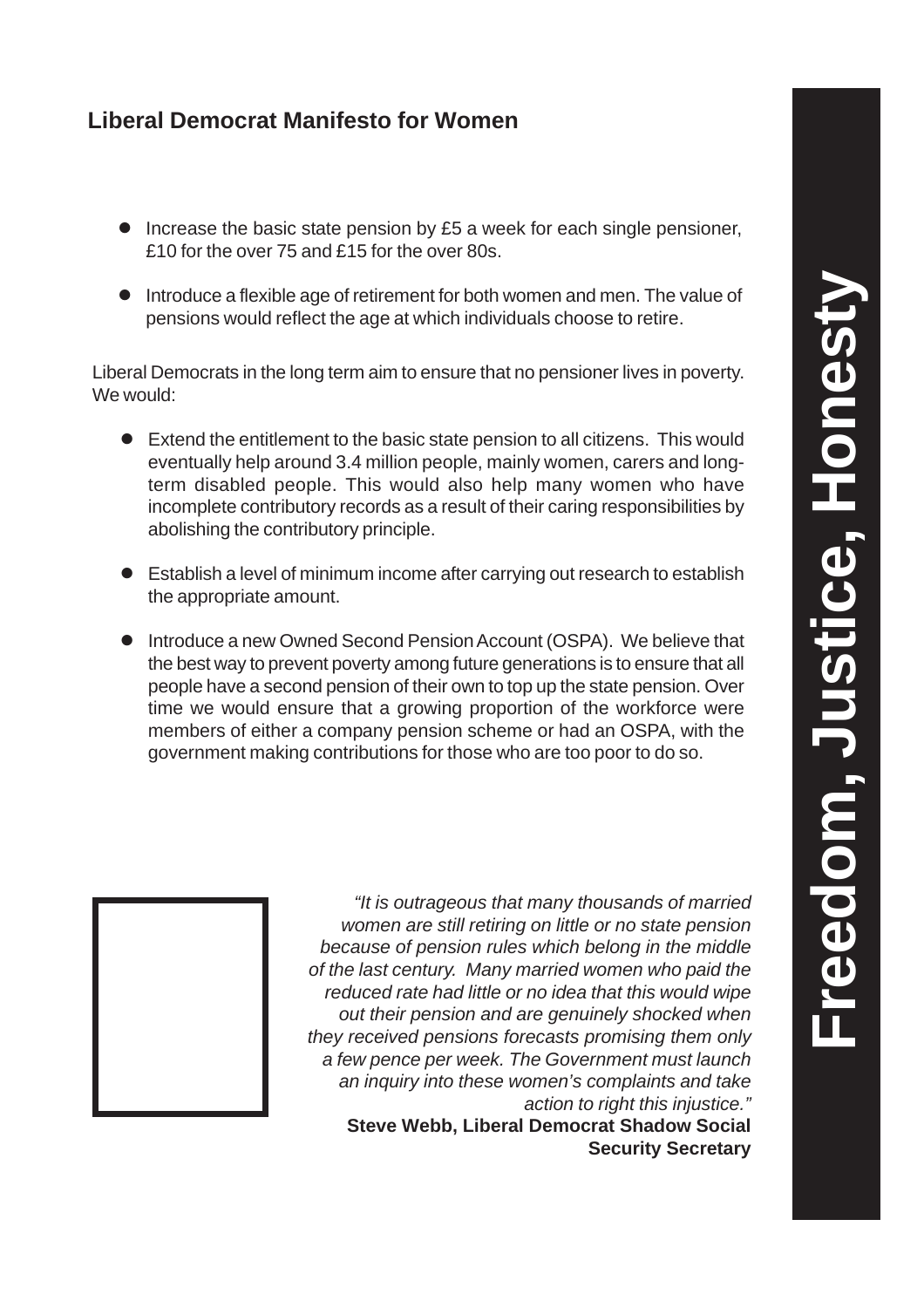# **Freedom from Crime**

We all want freedom from crime. Fear of crime blights the lives of many people. particularly the most vulnerable in society. The state should offer all its citizens equal and adequate protection. The law and the police have a mixed record in providing support for women who have suffered from rape and domestic violence. The Liberal Democrats will reform the law and build on the good practice established by many police forces, to make the police more effective and increase public confidence in them from all sections of society. We would:

- **Improve the provision of refuge places for victims of domestic violence.**
- Create a Judicial Appointments Commission to achieve a Judiciary that is representative of the population's diversity.

Our approach is rooted in the belief that the best way to beat crime, and the fear of crime, is to have effective policies to tackle its causes. We would:

- Reinforce front line police with a new Community Safety Force and by retaining retired officers in a back-up role.
- Recruit 2000 full time and 2000 part time police officers on top of Labour's plans so there are at least 6000 extra police officers than last year.
- Expand facilities to help drug and alcohol abusers. We will aim for a maximum four-week waiting time after an abuser is referred for treatment.
- Establish a Standing Royal Commission to tackle the range of problems currently associated with drugs.



**Jackie Ballard, Liberal Democrat Home Affairs Spokesperson**